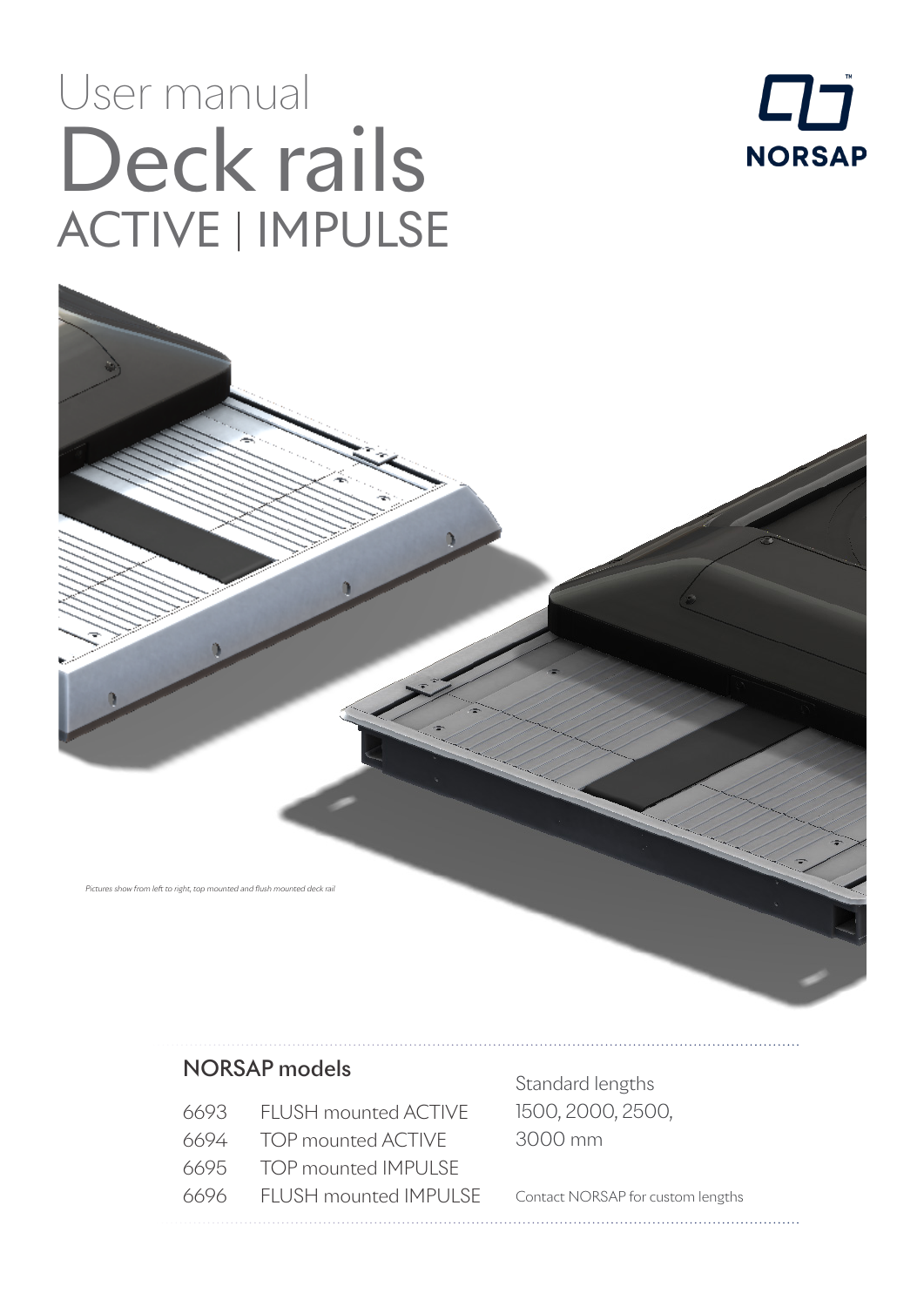### INTRODUCTION

NORSAP is the recognized leader in the design and production of helmsman and operator seats for the maritime market.

This manual will help you make the most out of your NORSAP product.

If you have any questions regarding your NORSAP product, please contact our head office for further assistance.

## ACTIVE | IMPULSE RAIL

The Active and Impulse deck rails is a stronger, more elegant and a better rail system for all kind of environments.

ACTIVE, a manual operated deck rail and the IMPULSE, an electrically operated deck rail. Has the option for integrated cable guiding which holds an extremely large number of cables, without building much in height or under floor in the flush version.

Produced in high quality aluminium, delivered top- or flush mounted. And can be operated used with NORSAP 1500, 1600, 1700, 1800 and 4000 chairs

Adapter plates can be ordered separately.

#### ACTIVE RAIL

ACTIVE is a manual operated rail with a release handle, to intergrate or mount on your NORSAP chair.

Depending on the chair model, the release handle can be intergrated in the armrest, swivel or a bolt on release handle on the chair. The release handle has two positions, locked or free, to position the chair and wagon in the most comfortable working position.

#### IMPULSE RAIL

IMPULSE is an electrically driven rail for your NORSAP chair.

Depending on the chair model, the rail can be operated by membrane keyboard intergrated under the left armrest cushion in the Medium armrest, or by two buttons located on the lower half of the Small+ armrest.





**E-mail**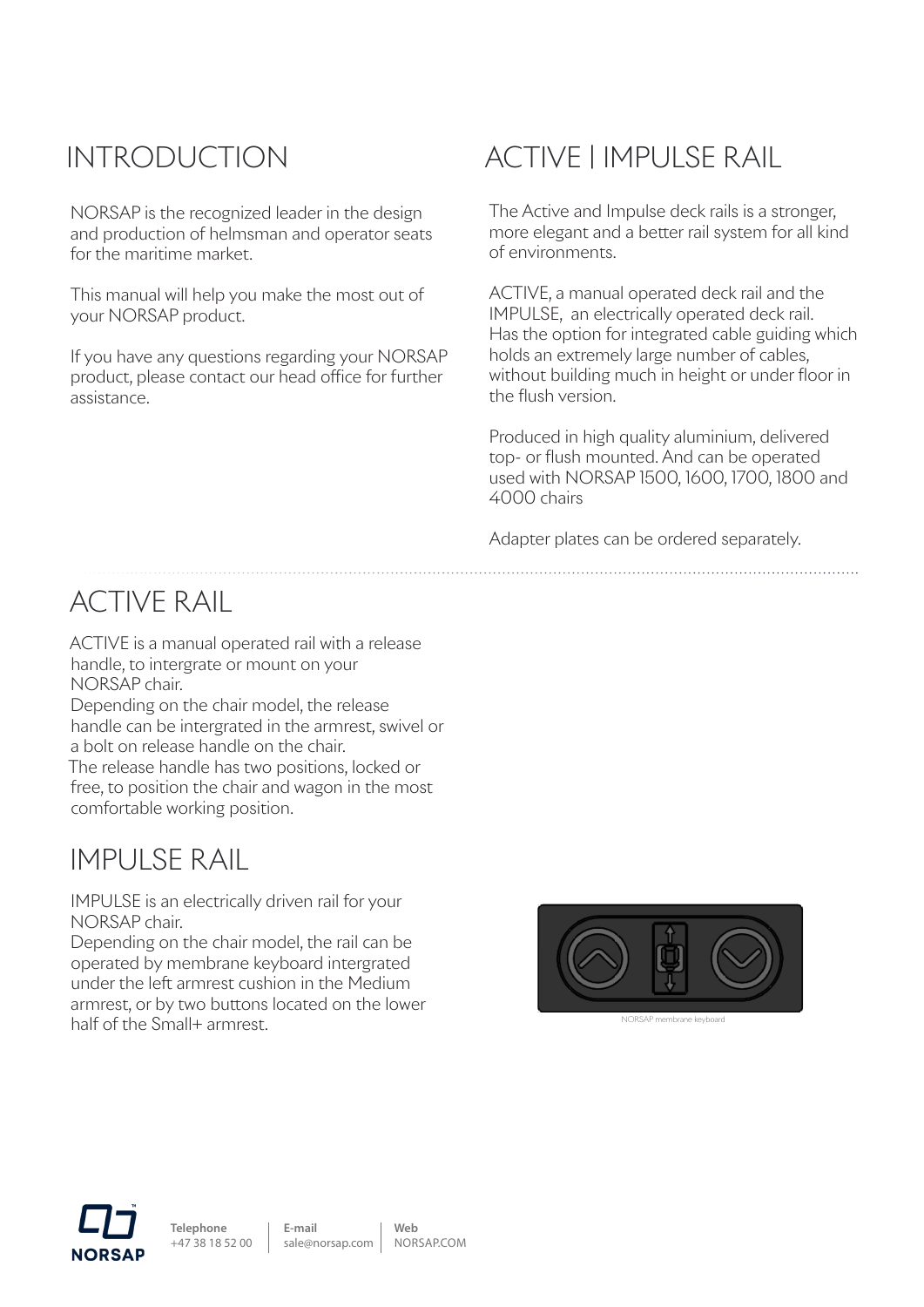#### INSTALLATION

A strong and level foundation is required to secure the installation of any NORSAP deck rail.

#### The polarity of the wires is important when connecting the rail to power.

(1) Start by position the wagon on either end of the rail. (2) Remove the cable tray covers with their countersunk screws. (3) Slide out the rail tracks. (4) Use holes under the rail tracks and secure the rail to the foundation or deck. Reverse this process, and slide the wagon to the opposite end. Start the process again on this side.



#### CARE AND MAINTENANCE

Regular vacuuming. Occasional cleaning should be done with a reputable brand following the manufacturer's instructions.

(1) It is important that the deck rails rail tracks is NOT lubricated.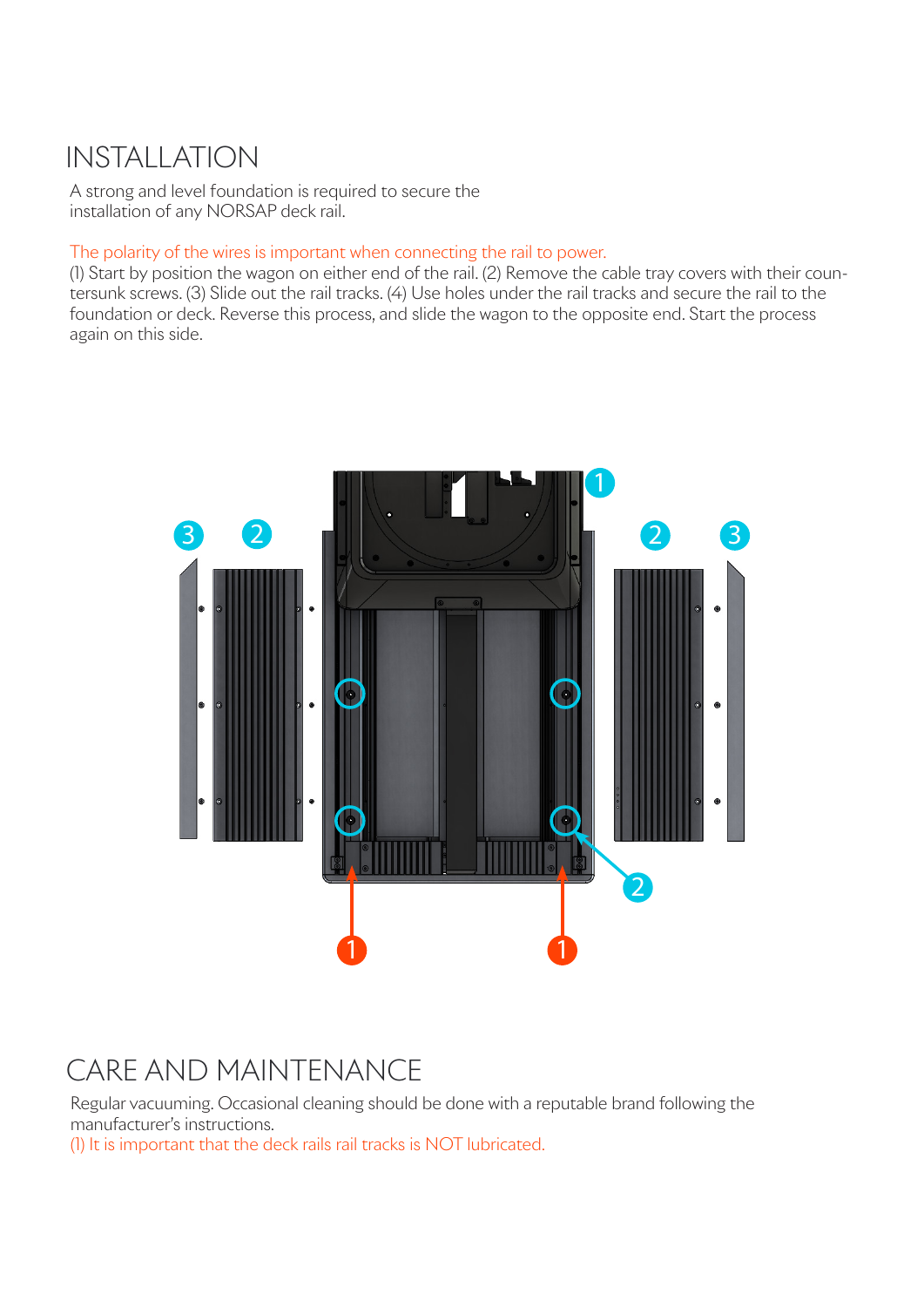### IMPULSE RAIL - ACCESSING AND ADJUSTING

To gain access to the 24V DC motor, electrical components and adjustments. (1) Remove the four screws holding the motor cover.

An error LED indicates if the motor exceeds the pre-defined power limit. In case of overheating, the thermal protection feature shuts down the control unit. This is also indicated by a flashing error LED.

We do not recommend any adjustments without consulting NORSAP before adjusting mechanical or electronic components.



#### ACTIVE RAIL - ACCESSING AND ADJUSTING

To gain access to the brake. (1) Remove the four screws which holds the brake cover.

Adjusting the tension for the brake wire, adjust it by turning the release handle side of the wire, until the desired adjustment is achieved. Be sure to check the braking before usage.

The release handle may vary, depending on the chair model.

We do not recommend any adjustments without consulting NORSAP before adjusting mechanical components

| ۰                                                                                                                                            |         |
|----------------------------------------------------------------------------------------------------------------------------------------------|---------|
| ö.<br>$\bullet$<br>⊝<br>$\odot$<br>$\odot$<br>$\overline{1}$<br>$\overline{\circ}$<br>$  \odot$<br>$\odot$<br>ö<br>$\circledcirc$<br>$\odot$ | $\odot$ |



**Telephone**  +47 38 18 52 00 **E-mail**

**Web**

sale@norsap.com NORSAP.COM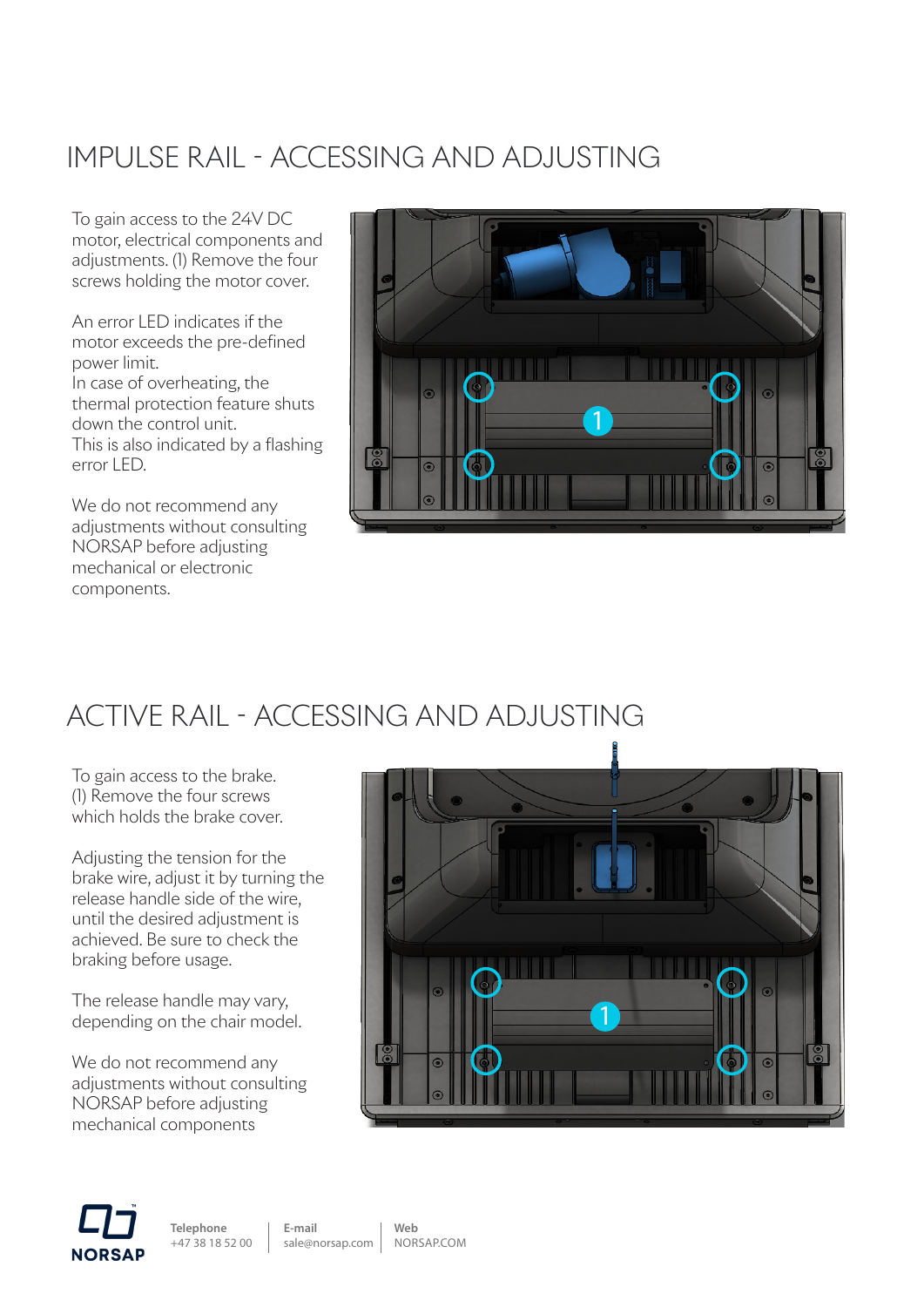#### ELECTRONIC COMPONENTS

Motor Driver - ELDEL-057

Power supply: 12 - 35 V DC (ripple max. 30%) - Max. power limit: 12 A cont. 20 A (30% ON / 70% OFF) - Stand-by power: typically 10 mA - Power limit range 1; 1-5 A (start 1.5x) range 2; 5-10 A (start 1.5x) range 3; 10-20 A (start 1.5x) - Thermal protection: 120°C - Start ramp: adjustable 0 - 3 sec. - Free deceleration: adjustable 0 - 3 sec. - Operating frequency: 2 kHz - Voltage loss: 0.6 V (Im 12A )  $-$  Control inputs: " $1" = 4-30$  V DC, "0" = 0-1 V - Error output NPN open-coll. 30 V 50 mA



Motor Unit - ELDEL-055

- Rated voltage: UN [Volts]24
- No load speed: n0 [min-1] 65
- Rated torque: MN Nm] 5,00
- ON time: %
- ON: [min]
- Starting torque: MA [Nm] 73,00
- Transmission ratio: i 63/1
- Connection resistance: 2 discs R  $[m\Omega]$  950,00<br>4 discs R  $[m\Omega]$  7  $R$   $[m\Omega]$  730,00
- Connection inductance: 2 discs L [mH] 0,96 4 discs L [mH] 0,85 - Armatures moment of inertia: JR [kgm-2]-1 78,00
- Gear wheel material: plastic
- Hall IC:

Pulses/rev. drive shaft Output channels

- Remarks: Ball bearing
- Level of protection: IP 40
- Weight: [kg] 1,200